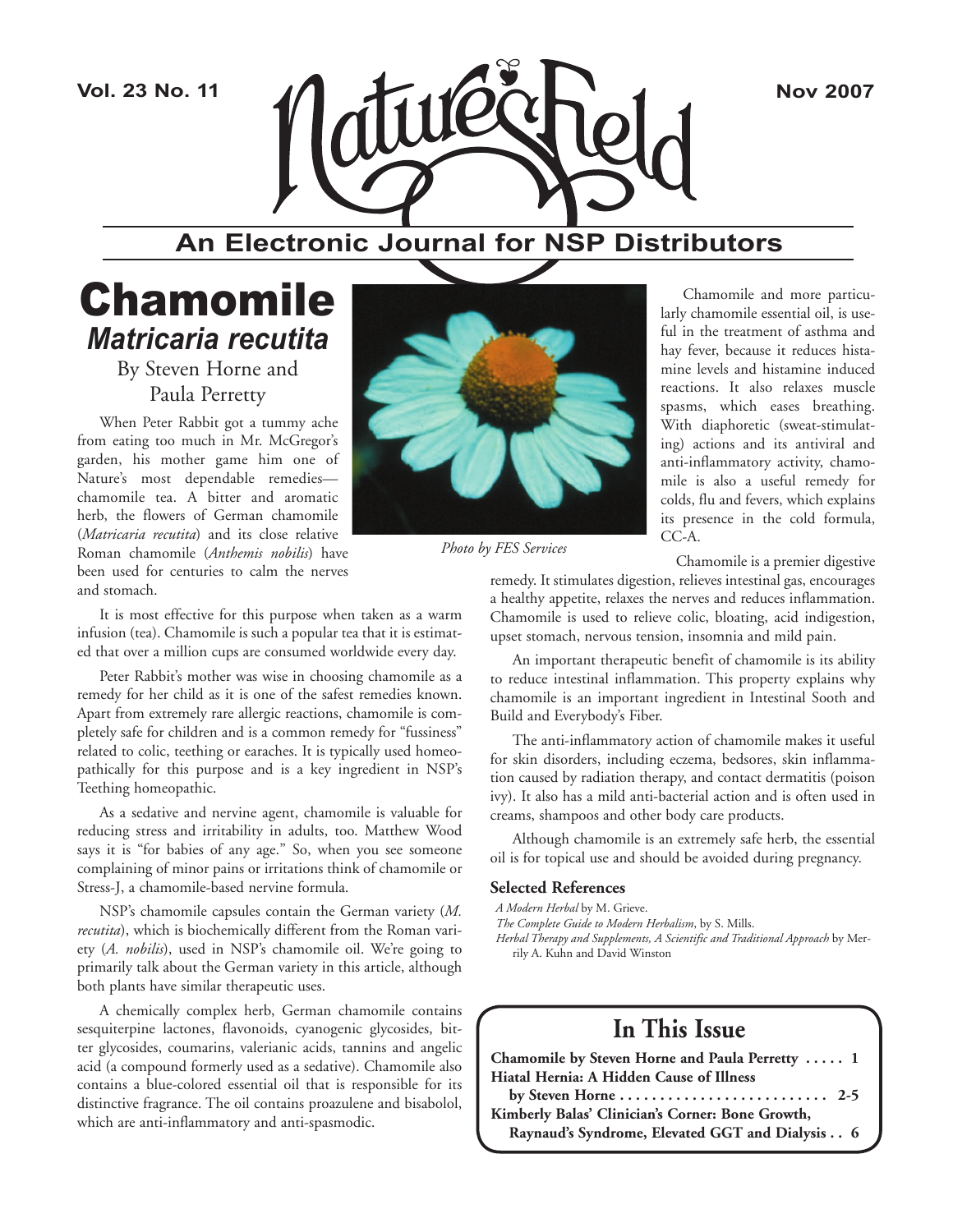## latu@chel Hiatal Hernia: A Hidden Cause of Chronic Illness

### **by Steven H. Horne, RH (AHG)**

**Vol. 23 No. 11**

When people are new to natural healing, they can often feel overwhelmed by the various supplements and modalities that are available. Often, they just don't know where to begin, especially when there are so many different companies and healers hyping "buy our products!"

For some time I'll been considering writing something sensible that would provide guidance for beginners to natural healing and I'm working on it right now. The program will be released in January. I'll tell you more about it then.

Meanwhile, there is one key to helping people improve their health which has solved more health problems than anything I've ever learned. It has helped me resolve cases where people had been to numerous doctors and healers and could not make progress. It is an underlying problem in all chronic illness. This problem is tension in the solar plexus and/or a hiatal hernia.

My own health improved dramatically when Jack Ritchason taught me about the hiatal hernia (also called a hiatus hernia), and pulled mine down. At the same time, I learned about the ileocecal valve and how to fix that, too. Learning to fix these two problems was the single biggest key to improving my health and has been a big key in improving the health of others, too.

Before I learned how to fix this problem, I had to be extremely careful about what I ate and I had to take a lot of herbs and supplements to stay healthy. I also had to do a lot of cleansing. Even then, my health was not as good as I would have liked it to be.

Once my hiatal hernia was fixed and my ileocecal valve was closed, I found that I could eat a wider variety of foods without it having a negative impact on my health. I also had to take less than half as many herbs and supplements to get the same results. When this was corrected, II had more energy, gained muscle mass and felt better overall.

Jack taught me that all chronically ill people have a hiatus hernia. I'm not sure that this is the case, but I do know that nearly all chronically ill people have tension at the solar plexus that is interfering with digestion and breathing. Whether this condition would be considered a full-blown hiatal hernia by the medical profession or not, I don't know.

### **What is a Hiatal Hernia?**

The esophagus passes through an opening in the diaphragm muscle called the hiatus. The esophagus ends where it connects to the stomach. The stomach lies in the abdominal cavity below the diaphragm. What a person has a hiatal hernia, a portion of the stomach protrudes up into the chest cavity through the opening for the esophagus (as pictured below).



The diaphragm muscle is supposed contract downward into the abdominal cavity to expand the chest area when we inhale. As the diaphragm relaxes upward, we exhale. This is why a baby's tummy rises and falls when they are breathing. The movement of the diaphragm causes the abdomen to expand outward when we inhale and relax inward as we exhale.

When the stomach is in the way of the diaphragm, it can't move like it is supposed to, so the person can't take a deep abdominal breath. In order for the person with the hiatal hernia to take a deep breath, they must lift their chest and shoulders.

This is what I do to determine if a person has a hiatal hernia. First, I ask them to take a deep breath. If they breathe upwards into their chest, I show them how to breathe abdominally and ask them if they can do so. A person who has a hiatal hernia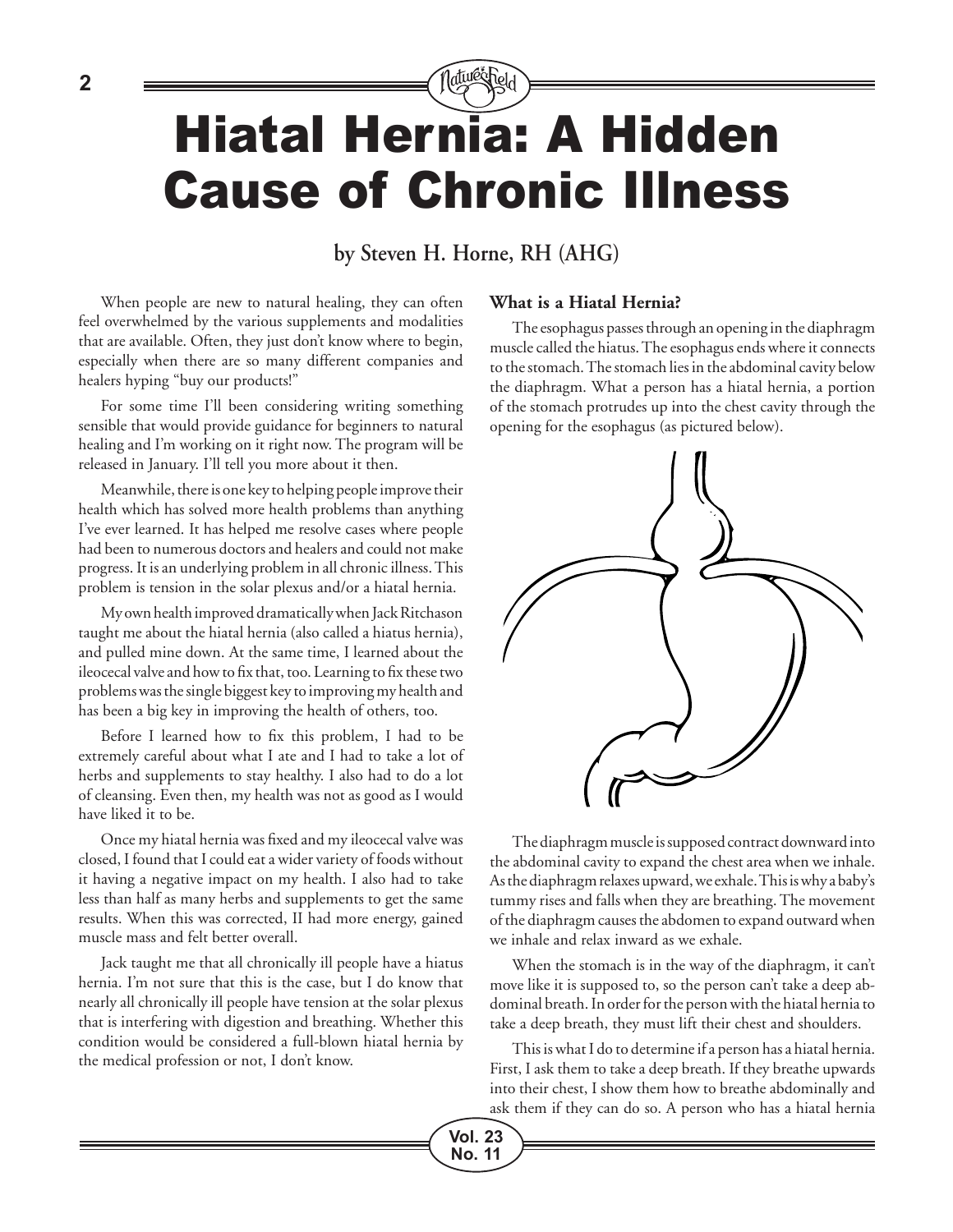

**Vol. 23 No. 11**

cannot take an abdominal breath, even when I try to coach them how to do it.

Chronically ill people are almost universally chest breathers. Occasionally, with a little coaching they can take a little bit of an abdominal breath, but even then, it is strained, suggesting that they may have a partial hiatal hernia. Some chest breathers seem able to be taught how to breathe abdominally and can do it with coaching. This suggests they don't have a hiatal hernia, but they still have tension in the solar plexus, which is inhibiting breathing. I believe this tension is adversely affecting digestion, too, even though the problem is not actually a hiatal hernia.

Check yourself, right now. Place one hand on your abdomen and one hand on your chest. Take a deep breath. Your chest should move only slightly, but your abdomen should expand outward noticeably when you inhale. If your chest expands outward and your stomach pulls inward when you take a deep breath, you probably have a hiatal hernia, or at the very least have this tension in the solar plexus.

Medical literature suggests that 1-20% of the population have a hiatal hernia, but about 95% of the people I see have problems breathing deeply from their diaphragm. While this doesn't mean they have a medically-diagnosable hiatal hernia, it does suggest they have problems with both breathing and digestion that are contributing to their health problems.

### **Problems Caused by a Hiatal Hernia**

The first problem a hiatal hernia creates is shallow breathing. Shallow breathing increases acidity in the body because breathing is the first line of pH buffering. Shallow breathing also increases pain, since pain is usually a sign of lack of oxygen to the tissues. Shallow breathing reduces energy levels, because the cells need oxygen to create energy. A low oxygen environment is ideal for the growth of bacteria, parasites and cancer cells. In short, lack of oxygen is one of the primary causes of chronic illness—a cause that is overlooked by most people who are selling nutritional supplements or teaching people about nutrition or health.

That's bad enough, but the problem doesn't stop there. Besides causing shallow breathing, the hiatal hernia also inhibits digestion. It causes stress on the nerves to the stomach, which reduces secretion of acid and enzymes. As a result, proteins are not properly digested and minerals are not properly absorbed. This is why people with severe hiatal hernias lack muscle tone and are often very sickly. Many young people with this problem are excessively skinny, while older people tend to be overweight with poor muscle tone.

Depending on how far up into the diaphragm a person's stomach protrudes, a hiatal hernia may or may not cause problems with acid reflux. If the stomach is in certain positions, the sphincter at the top of the stomach will not close properly to hold acid in the stomach. In my experience, people with chronic acid reflux always have a hiatal hernia. However, the reverse isn't true—not everyone with a hiatal hernia experiences acid reflux.

The ironic thing is that people with hiatal hernias don't produce enough hydrochloric acid to properly digest food, but because they are prone to acid indigestion, heartburn and acid reflux, they are frequently neutralizing what little acid they do produce with antacids and acid blockers. The result is a vicious downward spiral of declining digestive function and general health.

The problems we've discussed so far are directly caused by the hiatal hernia, but there are also numerous secondary problems caused by this problem. For instance, a hiatal hernia will often cause frequent gas and bloating. This is because improperly digested protein will accumulate in the intestinal tract and contribute to intestinal irritation and inflammation. Poorly digested food irritates the ileocecal valve (which separates the small intestine from the colon) causing it to become inflamed. When the ileocecal value is inflamed, it swells and the swelling

### **About Nature's Field**

Nature's Field started out as a printed publication, available by subscription only. Providing reliable information on natural healing for over twenty years, Nature's Field is now a free E-zine produced by Tree of Light Publishing.

#### **Production Staff**

President and Managing Editor: Steven H. Horne V.P. of Sales and Finance: Darla Steiner Assistant Editor/Writer: Paula Perretty Associate Editors: Carolyn Hughes, Hugh Hughes, Sharon Grimes Researcher and Technical Editor: Kimberly Balas Computers and Design: David Horne

### **Important Notice**

The information in *Nature's Field* is for educational purposes only and should not be used to diagnose and treat diseases. If you have a serious health problem, consult a qualified health practitioner.

### **Copyright 2007 Tree of Light Publishing**

Articles in this journal may not be republished in any form without written permission from the publisher. Subscribers are free to forward copies of this journal to anyone.

**We welcome your questions and comments. You can reach us at: nf@treelite.com. Visit our website at www.treelite.com or call for a free catalog: 800-416-2887.**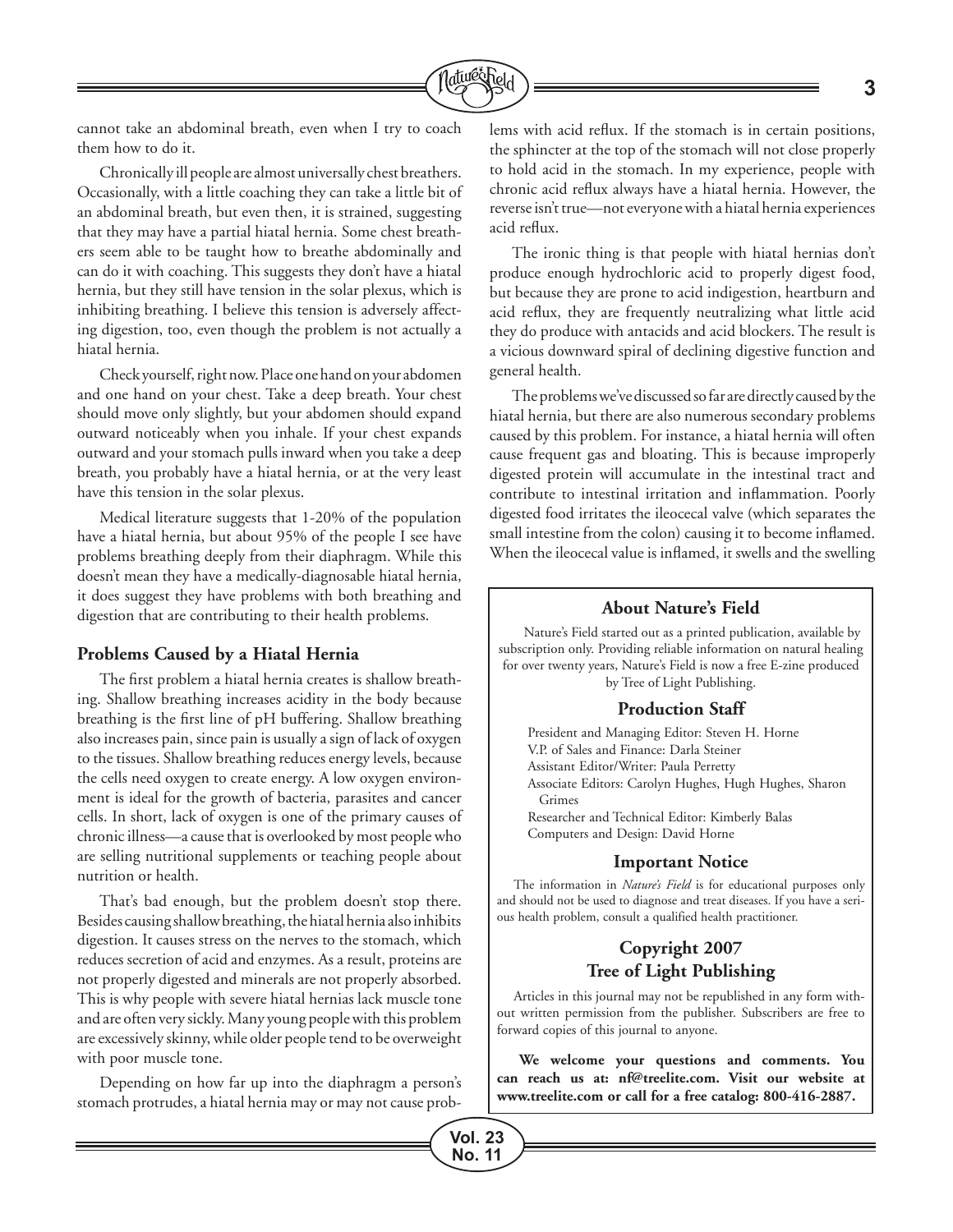**4**



prevents it from shutting properly. This allows bacteria from the colon migrate into the small intestines and feast on the sugars in the small intestine. This will cause severe gas and bloating. I've relieved many severe cases of bloating just by closing the ileocecal valve.

An open ileocecal valve is like having your septic tank or the sewer back up into your kitchen. Not a very pleasant thought is it? About 95% of all people with a hiatal hernia also have an open ileocecal valve, although occasionally you'll find one without the other. An open ileocecal valve weakens the entire body.

You can locate the ileocecal valve by drawing an imaginary line from your belly button to the protrusion of bone on the front of your right hip. The ileocecal valve is located just under the halfway point along this line. Find this point right now and press inward. If you feel pain when you press on this spot, you probably have an open ileocecal valve. You can close it by massaging this area using small circular movements while breathing deeply. When the pain goes away, the valve is closed. You'll probably need to do this at least once a day for a few weeks to keep it closed.

If the hiatal hernia protrudes upward far enough, it puts pressure on the bottom of the heart. Occasionally, I have seen people with a rapid or irregular heartbeat, which cleared up when their hiatal hernia was fixed. Also, Jack Ritchason taught me that a large percentage of heart attacks (about 50%) are triggered by intestinal gas and bloating putting pressure on the heart via a hiatal hernia. So, add cardiac problems to the list of potential problems from a hiatal hernia.

Since the esophagus has to be shortened because the stomach is protruding upward, this can cause a slight "kink" in the esophagus. This often happens in the throat area, which can cause the sensation of a "lump" in the throat. It can also cause difficulty in swallowing food or capsules.

If this "kink" in the esophagus occurs near the thyroid, it can irritate the thyroid. In younger people, this can cause the rapid metabolism that makes them very thin. In older people, it can cause low thyroid and excess weight.

The shallow breathing and lack of hydrochloric acid (HCl) production can cause an over acid pH in the body, which makes a person more susceptible to infection. Lack of HCl also makes one more prone to infection because HCl kills infectious organisms in the stomach so they can't reach the small intestines. Lack of HCl also makes one more prone to fungal infections.

Improper digestion of proteins and lack of proper mineral absorption have more subtle and far-reaching effects. For starters, a hiatal hernia weakens the immune system and makes one more prone to infectious diseases, autoimmune conditions and cancer. It also weakens the structural system, causing more problems with arthritis, back pain, osteoporosis and other structural problems. Improperly digested proteins also contribute to chronic respiratory problems such as chronic sinus congestion, allergies and asthma. The glandular system is also weakened.

In muscle testing, I've found some clients where almost every system of the body tested weak. Just by working on the hiatal hernia, I've had most of these systems test strong again. Clearly, the hiatal hernia weakens the whole body, so I think instead of saying, "death begins in the colon," we should revise that to say, "death begins in the stomach."

### **How to Fix a Hiatal Hernia**

 A hiatal hernia is a mechanical problem. You can't fix it just by taking nutritional supplements. You have to mechanically manipulate the stomach downward from the diaphragm. The handout on the facing page offers several suggestions on how this can be done. All of the listed techniques actually work. Feel free to duplicate and share this handout.

In addition to the techniques listed in the handout, let me offer a few additional ideas. First, I have found dandelion flower essence to be very helpful in relaxing the muscle tension at the solar plexus that accompanies a hiatal hernia. There is often a noticeable relaxing of the area and a deepened breathing after just one dose.

Massaging the abdomen using the techniques taught in the *Love Your Body Beautiful* course (developed by DeAnna Hansen and available through Tree of Light) will also help this problem. Concentrate on massaging downward from below the rib cage. This can be done from a standing position or while lying down.

Practicing deep breathing will also help fix a hiatal hernia. I often have to coach clients on how to breathe. Concentrate on pushing your belly out as you breathe in. As you exhale, suck in your belly and pull your diaphragm upward. Exhale as deeply as you can. This helps release the diaphragm and make the next breath fuller and deeper. It may even help release the hiatal hernia. Exhaling fully may also help the stomach to slide back down into place. Since practicing exhaling more deeply my lung capacity has greatly increased. This is another trick I learned from DeAnna Hansen (developer of the *Love Your Body Beautiful* self-massage techniques).

### **Dealing with Causes**

The question naturally arises, what causes a hiatal hernia? The problem is typically attributed to physical issues, such as excess weight, pregnancy, lifting heavy objects, constipation and frequent coughing. I've observed that a large percentage of women in their 8-9th month of pregnancy develop this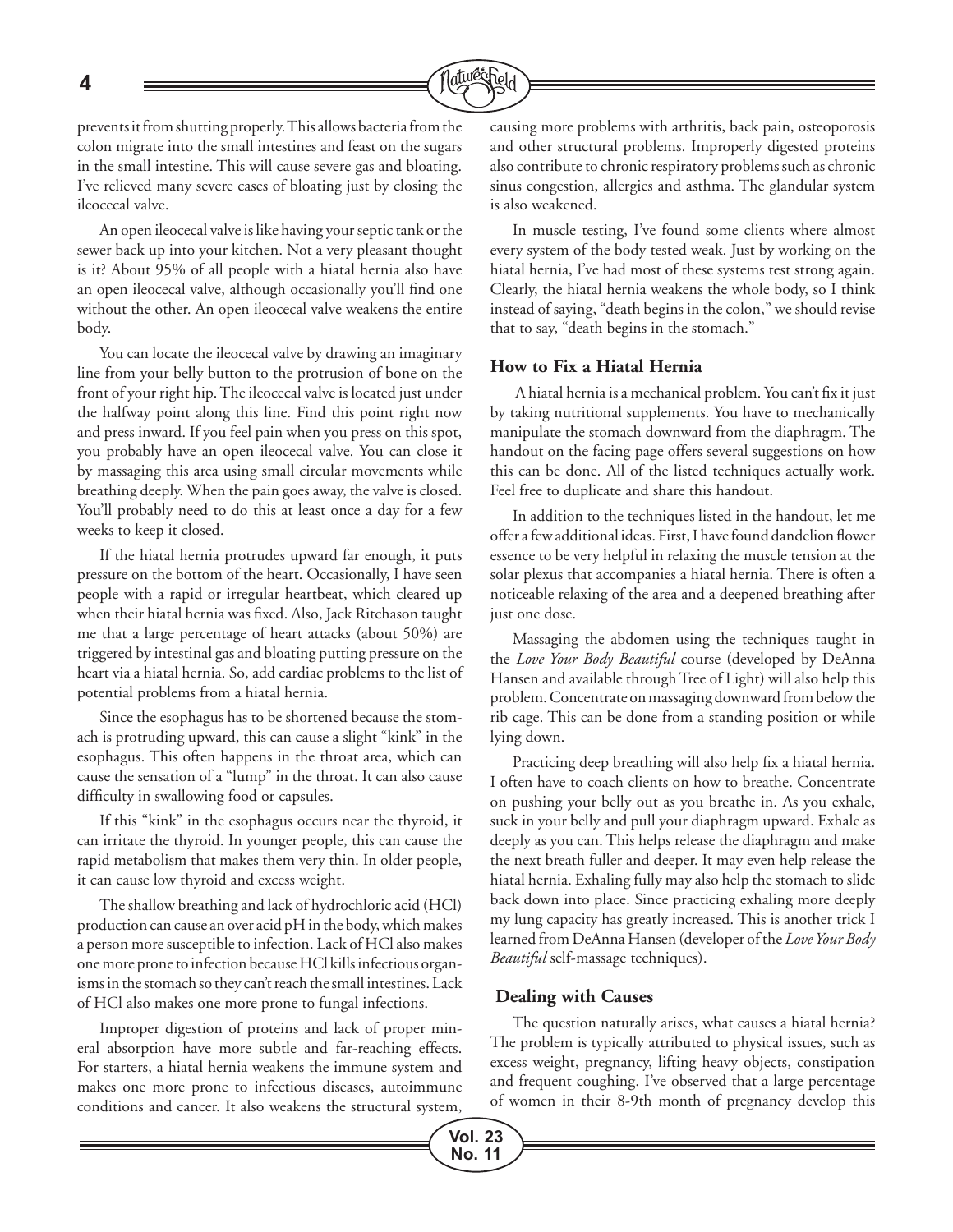# Self-Help for a Hiatal Hernia

Due to stress and repeated bouts of bloating and gas, or chronic nervous tension, the stomach may move up into the diaphragm creating a hiatal hernia. This stresses the stomach by inhibiting the vagus nerve and blood flow to the stomach. Protein digestion is impaired and the resulting lack of essential amino acids causes glandular malfunction, immune system deficiency, poor muscle tone, excessive weight loss or gain, cold limbs and general physical weakness.

Symptoms of a hiatal hernia include the inability to breath from the diaphragm, tension in the solar plexus, difficulty swallowing capsules, the sensation of a "lump" in throat and an over-stimulated thyroid gland (high metabolism). Chronic intestinal gas may also occur as the ileocecal valve becomes permanently swollen, irritated and unable to close properly. Most people suffering from general poor health have this condition.

This problem can be overcome using a variety of selfhelp techniques.

**Check your breathing.** Follow this simple test to access your pattern of breathing as a first step in treating the hiatal hernia. Put your hand on your abdomen as you breathe. If your abdomen moves in and out more than your chest, you are probably handling your stress well, or at least, you aren't letting stress control you.

If you are breathing from the top of your lungs, just sit back and relax to allow your breathing apparatus to revert to normal abdominal breathing. If it doesn't, then you need to relax the diaphragm. To do this, take lobelia essence or blue vervain in liquid form. Then, practice breathing from the abdomen again. You can also practice abdominal breathing while relaxing in a bath with lavender oil.

**Find healthy ways to vent your repressed anger and frustration.** This releases tension from the diaphragm and will help defuse much of the tension maintaining the hiatal hernia problem. For example, try taking a long, slow deep breath and feel the tension build up in your diaphragm (like you are starting to get angry). Make your hands into fists and raise them up in front of you as if you want to punch somebody. Exhale forcefully with an angry "huh!" sound while shaking your fists downward like you are hitting

### **For Educational Purposes Only** | Distributed by:

Seek appropriate professional assistance for all serious health problems. Prepared by Tree of Light Publishing P.O. Box 911239, St. George, UT 84791 (www.treelite.com) ©2004 May be reproduced provided it is not altered in any way. something. Do this several times, safely discharging your inner tension and frustrations.

Other methods of dealing with stress include changing your environment, finding new ways to resolve problems and communicating your thoughts and feelings honestly with others.

**Use manual manipulation.** Find a chiropractor a massage therapist who knows how to manually manipulate a hiatal hernia. As an alternative, the following technique can be used as a self-help form of manual manipulation.

Drink a pint of warm water first thing in the morning. Next, stand on your toes and drop suddenly to your heels several times. The force of this little jump and the weight of the water help pull the stomach down in place while the warm temperature of the water relaxes the stomach area. Taking a dropper full of lobelia essence with the water will relax the stomach and make the treatment more effective.

If you're adventurous, jump off a chair or down a short flight of stairs to get the same effect. The idea behind this technique is to get your stomach to "drop" as if you were in an elevator that suddenly started going down. If this doesn't solve the problem, place both hands under your breastbone in the center of your rib cage. Take a deep breath and press your fingers firmly into the solar plexus area (just under the breastbone). As you forcefully exhale, push your fingers downward and bend forward slightly. Be careful not to push your fingers up under the rib cage. Repeat this action several times. Do this before meals on an empty stomach.

**Additional Suggestions.** In order to strengthen the diaphragm, certain vitamins and minerals are crucial. Red raspberry is a very good herb for toning abdominal muscles. Other herbs and formulas that may be helpful include Citrus Bioflavonoids with Vitamin C, HSN-W, and Chinese Mineral Chi Tonic.

To treat hiatal hernia syndrome that is accompanied by heartburn, use slippery elm powder mixed with a little juice or water, whole leaf aloe vera juice or Stomach Comfort instead of antacids. If you continue to get acid in your throat, sleep with your head and chest slightly elevated. Elevate your pillow to raise your head and chest.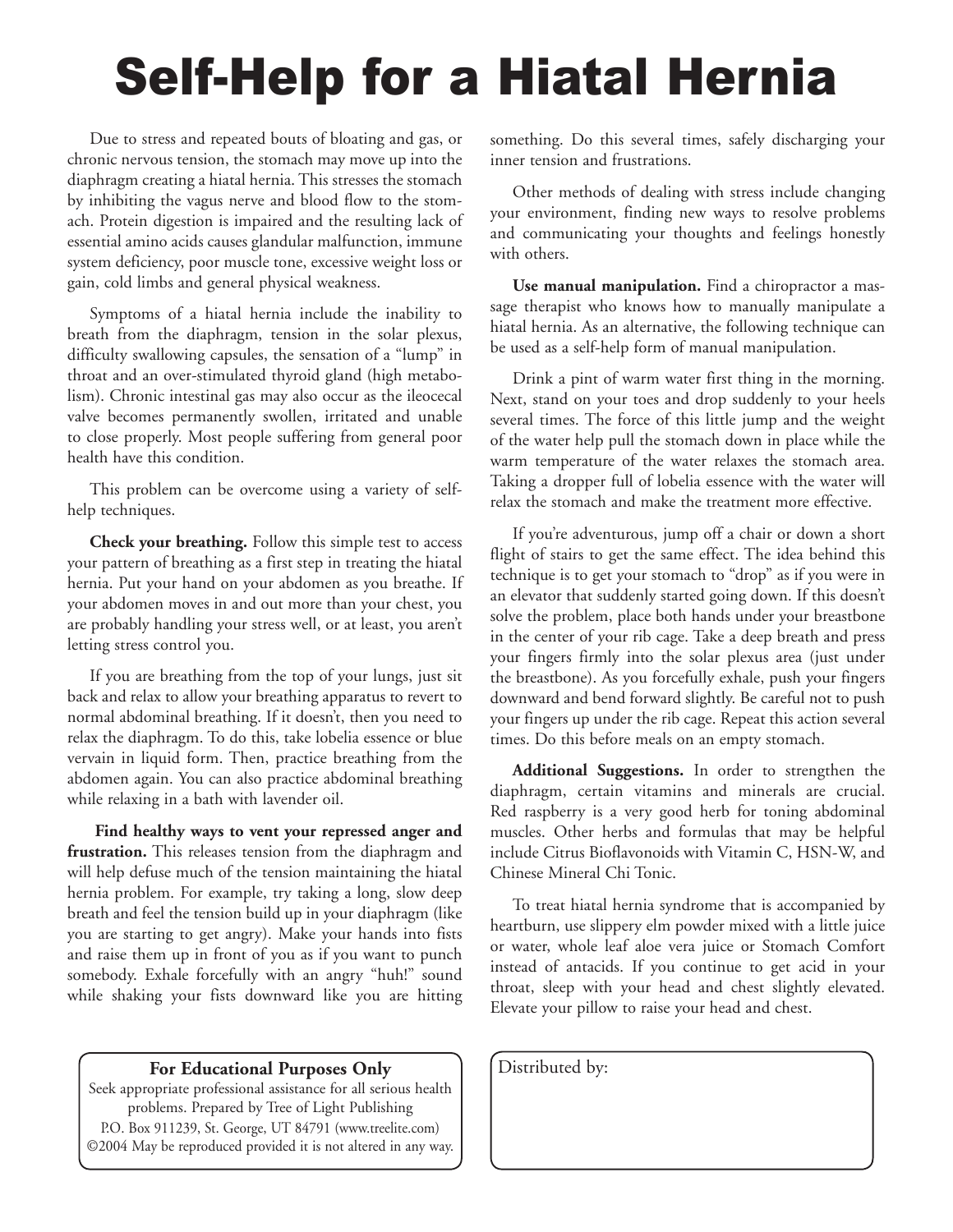

problem. Many obese people also have this problem. However, those who seem to have it the worst are usually very skinny, not pregnant or overweight, which suggests other causes.

Jack Ritchason and other natural healers often attribute the problem to intestinal gas and bloating putting pressure on the stomach, but I think that this gas and bloating are not primary causes of the problem. They may aggravate it, but they aren't the cause.

Stress is a big factor. I read once that people with hiatal hernias often have a hard time expressing anger. They "swallow" it instead of expressing it or finding constructive ways of dealing with it. I believe this is getting closer to the real cause of a hiatal hernia, since I have found that doing anger release work will often relax the stomach right away. (This is covered in the handout.)

### **The Hiatal Hernia and Gut Instincts**

For a long time I accepted that idea that the hiatal hernia was linked with suppressed anger, but I discovered that there is a deeper problem at work—not paying attention to one's guts. In other words, not listening to one's instincts.

You've probably heard the phrase "gut instincts." Well we all have gut instincts because we have a "gut brain." The nervous system and the digestive system develop from the same embryonic tissue and the guts produce neurotransmitters just like the brain. There are also more nerves sending messages from the intestines to the brain than there are nerves sending messages from the brain to the intestines.

Most people in modern Western society don't pay much attention to the messages their guts are sending. But, guts can and do "speak" to us and we can learn to listen by paying attention to the solar plexus.

 The solar plexus is the soft area just underneath the breastbone and above the stomach. This area marks the place where a network of nerves radiating outward in all directions like the rays of the sun, hence, the term solar plexus. At the Las Vegas exhibition Bodies (which displays actually bodies and organs preserved through a special plastic) I got a chance to see the solar plexus nerves and it really is a fascinating nervous structure.

In muscle testing, a muscle weakens when something is "wrong" and tests strong when things are "good" or "right." The solar plexus is an internal system of muscle testing that is constantly responding to the same subtle influences one picks up with muscle testing. The solar plexus tenses when something is wrong and relaxes when something is all right. The tension makes us hold our breath and the relaxation helps us breathe deeply.

Native people learned to depend on this "knot" in the stomach to warn them of danger and guide them to safety. Soldiers in war often report that learning to pay attention to this has saved their lives by warning them of danger.

You can observe the solar plexus response at work by doing an experiment with essential oils. Get a variety of essential oils and find a "test" subject. Have the person stand up straight and close their eyes. Then, pass an open bottle of some essential oil under their nose so they can smell it.

If the oil has a positive effect, you'll see them relax a bit, breathe more deeply and lean forward slightly. If the oil has a negative effect on them, you'll see them tense a bit, breathe more shallowly and lean slightly backwards. This observable reaction will center on the response of the solar plexus to the oil. Try several different oils to observe different reactions.

### **Body versus Brain**

Most people in Western society live primarily in their heads. In fact, nearly all of us have received the message since childhood that the body and its feelings or emotions are not to be trusted. As a result of this training, we learn to live in our heads, believing the things we have been taught and ignoring the messages we receive from our body and our emotions.

In fact, Western society places the mind as pre-eminent and the body and heart as secondary. Descartes said, "I think, therefore I am," and Western civilization has considered thinking to be the seat of being ever since. Traditional Christianity generally considers the body to be evil and the soul (or mind) to be pure. This is true even in "new age" circles, where people are taught that we are "mind" and the body is an illusion.

Even in the human potential movement, the body and its feelings are given a "second place" rating. Those who talk about the "Law of Attraction" (as discussed in the DVD, *The Secret*  and the movie *What the Bleep?*) typically say that thoughts create feelings and feelings create actions. In other words, feelings and the physical body are just effects—mind is cause. Even in modern science, which teaches that mind or soul are just chemical processes in the physical body, the idea that the body and its feelings have something to tell us is scoffed at.

The bottom line is that wherever we look there appears to be a universal bias against the body and emotions. Thus, culturally we live in our heads and trust "book knowledge" over subjective experience. No wonder we don't listen to our "guts."

I'd like to make a case that body, mind and spirit are equally important, completely interactive and that mind is not the only source of "knowing." Yes, we can learn and do things through our mind, but the guts (which represent the body) and the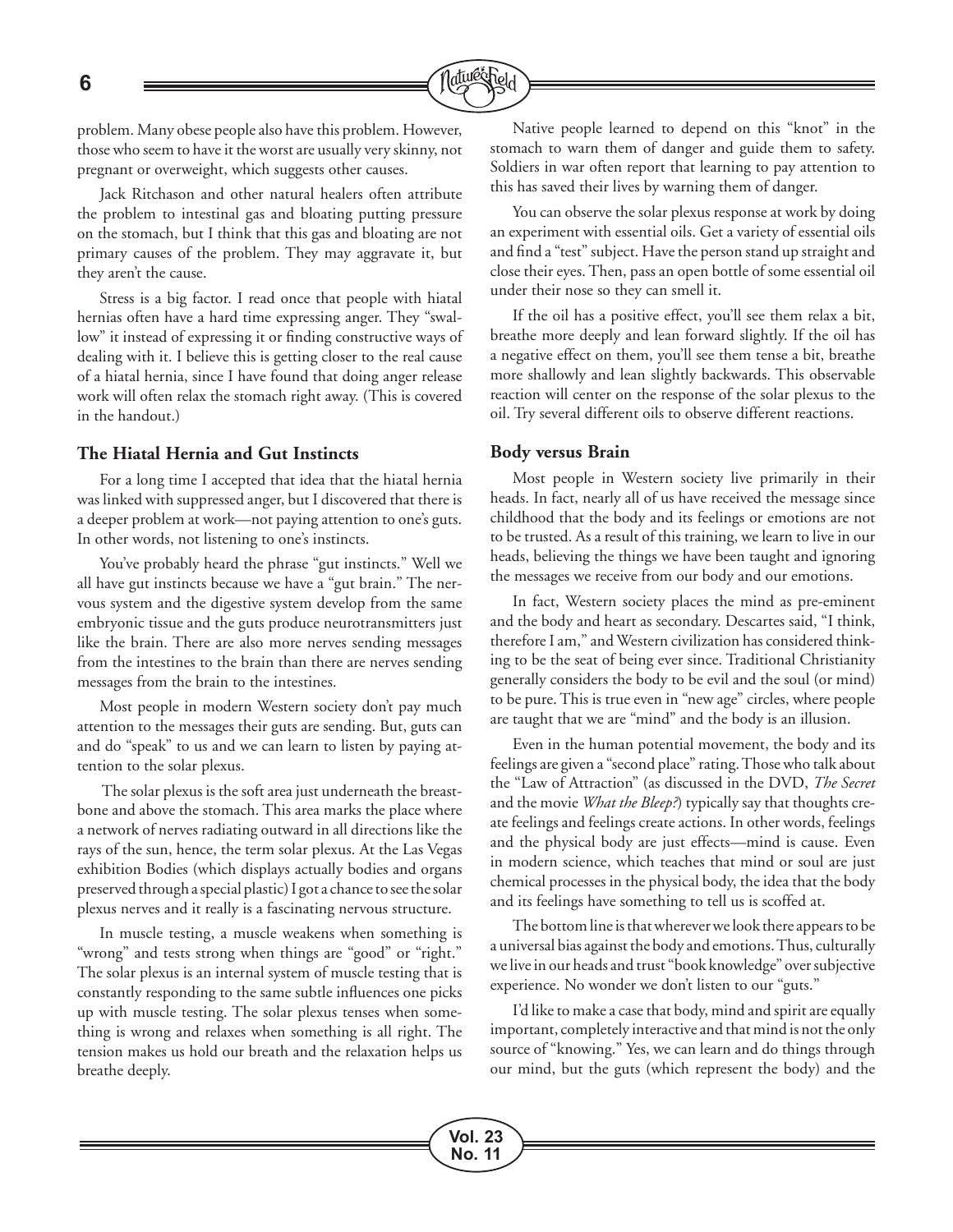

**Vol. 23 No. 11**

heart (which represents the spirit or soul), know things the head does not.

There is actual emerging scientific evidence for this viewpoint. Those of you who have heard Dr. Hugo Rodier speak at NSP conventions know we have a "gut brain" and that every part of our body "thinks" or has intelligence. Rather than talking about the science, let me give you a practical example from my own life about the value of listening to one's guts.

### **A Personal Experience with Listening to My Guts**

About a year or two after I first learned about the solar plexus response I was driving back to Roosevelt from Salt Lake City here in Utah. It was late at night and I was traveling in a friend's car. Right after leaving Heber City, my solar plexus knotted up. I knew that this meant that something was wrong, but I didn't know what.

I started asking questions mentally, "Is it this? Is it that?" The knot in my stomach just kept getting tighter and tighter, and I was getting more and more concerned. What was wrong? After about five minutes of trying to figure it out, I suddenly saw the 'real' gas gauge. What I thought was the gas gauge was actually the temperature gauge. The gas gauge was on empty.

As soon as I realized I was nearly out of gas, the knot in my stomach relaxed and I breathed a "sigh" of relief. (That's how your solar plexus lets you know you've got it right.) I turned the car around and went back to Heber City to fill up the tank. It is about 80 miles from Heber City to Roosevelt, and there is only one gas station on that entire stretch of road and it isn't open at night. I would have run out of gas on a lonely stretch of road in the middle of nowhere late at night if my solar plexus hadn't alerted me to the fact that something was wrong.

Since that experience, I've learned to "pay attention" to my solar plexus more and it has helped me out in many situations. I believe the solar plexus is the body's way of "talking" to you. As with muscle testing, the body is sensing the vibrations of influences around you and picking up information through the various senses. When the body senses vibrations or inputs that are dangerous, it responds through the solar nerve plexus and we "feel" something in our abdomen.

Besides listening to the solar plexus, where the body talks to us, I also believe that we should listen to the heart where our emotions talk to us. The heart also produces hormones and neurotransmitters and thus, "thinks." My heart has told me things many times that my head couldn't understand, but things have always turned out better when I've listened to my heart and not allowed my head to override it.

Both the heart and the body are able to sense things that the physical brain doesn't know how to process into words. Words are secondary to experience, simply being a representation of experience. We should trust experience over words and the subjective experience of our own heart and gut instincts over the word knowledge that has been forced into us since we were small.

### **Gut Knowing and the Hiatal Hernia**

It's time to wrap this all up and explain what I believe to be the underlying cause of the hiatal hernia and why it appears to be universally present in chronic illness. Let's just suppose for a moment that I am correct when I say that the solar plexus response is our internal "muscle testing" sensor that is designed to tell us what is good for us and what we should avoid.

Every time we go to do something that is harmful to our body (and thus to our health) the solar plexus is going to tense up. This pulls the stomach upward and tenses it against the diaphragm. If we were listening, we would look around and try to figure out where the harmful influence was. As soon as we identified the source of harm or danger, the solar plexus would relax again.

However, we don't listen. We just ignore the message. Thus, day after day we are doing things that cause our solar plexus to tense up. Over time, this builds into a chronic tension that interferes with breathing and digestion. At the least, we develop chronic tension in the solar plexus. At worst, we develop a hiatal hernia and its attending problems. The constant harm we do to the body also leads to chronic illness.

If we were paying attention to what the body is trying to tell us, we would be able to avoid most harmful influences. However, we have been taught to override the wisdom of the body and replace it with the "learning" of the brain. Few people, even in the natural health movement, actually try to listen to their body. It's all about "head" knowledge.

It takes courage to follow your instincts. It takes real courage to chose to *not* do something that everyone else says is "perfectly safe" when your instinct tells you it's not. It takes courage to not fall in with the group—family, friends, religion, society—and make choices that are different because of what your instincts and heart are telling you. This is especially true when you can't logically justify why you are making those choices, when it's just a "feeling" you have.

That's why they call it "guts." Courage takes "guts." Do you have the "guts" to listen to the wisdom of your body and heart? Do you have the courage to make a choice that you can't logically justify because something simply "feels" right or wrong? That's really having guts. I encourage you to stop ignoring the tension in your solar plexus and start doing the things that allow it to relax. I guarantee that both your digestion and your health will improve.